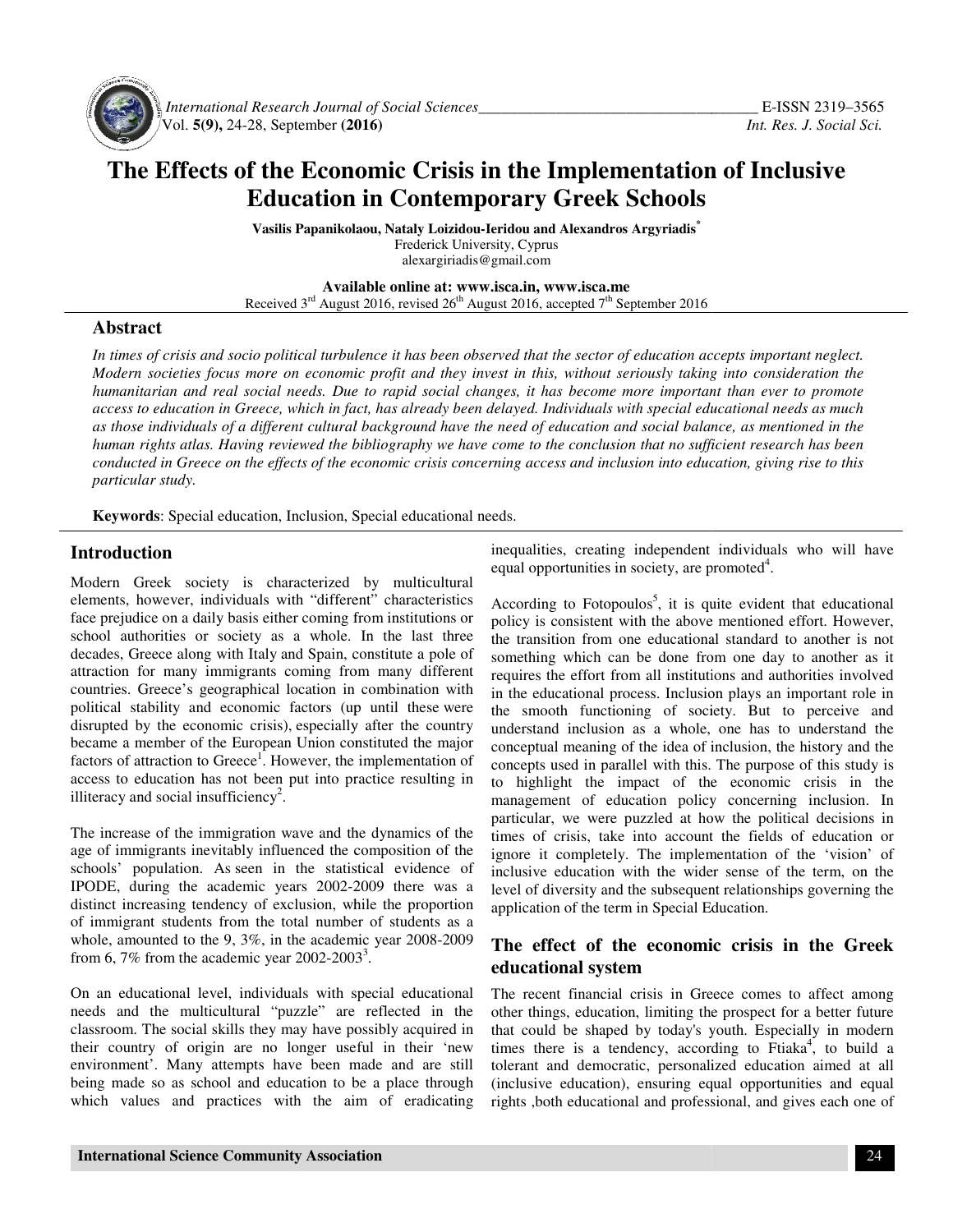us the ability to overcome weaknesses and to cultivate our positive points. Articles, in the daily press 'Proto Thema'<sup>6</sup> for example, present students fainting in Greek schools from malnutrition and children who do not have the necessary stationery for their education needs as a common phenomenon. Undermining diversity, the rejection of individuals with special educational needs, psychiatric illnesses and other respective groups is a consequence of the economic crisis, subsequently, having a negative effect on the education of individuals with special educational needs.

Broadcasts on the BBC transmitting pictures of handicapped individuals being kept in wooden crates because of staff shortages in PyrgosIlias and other similar images do not stop there.

According to Ftiaka<sup>4</sup> the current educational policy plays a major role in the functioning of practical education. Although as stated among others Argyriad is and Nikolidakis<sup>7</sup> suggest that education needs to maintain a stable policy and discard an inclusive-holistic approach. One of the biggest questions which arise not only in the scientific field but the educational field and society as well is whether knowledge is equally transmitted in the same way to children with special needs as to typically developing children. The segregation of children with regard to their particular special needs might have been effective under certain circumstances and with the suitable means and materials for the achievement of a complete education.

From the above mentioned, regardless of the economic crisis, one can see that the Greek educational system is in need of total reconstruction. Especially when the economic crisis plagues the Greek family and society as a whole, putting a distance between the young and education and making students and teachers put all the efforts into the fight for survival. Reviewing the bibliography, one realises that there is a serious lack in studies concerning the periods of crises and their role in the respective educational system, even more so in the Greek language. Such a lack is clearly justified in both Greece and Cyprus in view of the lack of corresponding phenomena in the immediate past.

According to Fotopoulos<sup>5</sup>, the fiscal crisis, the deep recession, rising unemployment, widening imbalance between capital and labor forces constitute a particularly adverse context for the flourishing of sustainable and socially just policies resulting in further heightening of inequalities in education and society. Educational mechanisms are not left unscathed by the structural crisis affecting the whole of Europe.

On the contrary, unable to hold back the creation of new categories of youth being socially excluded along with those who violently marginalized, there is a new term that describes this phenomenon that exists in Europe at least since 2008 is called NEETS. Neets is translated to: young people not in employment, education and training, as reported by the European Monitoring Centre on Change and is a modern form

of social disadvantage that is expected to intensify in the coming years considerably. This situation creates a "domino effect" in other European countries as well, as suggested by Robinson<sup>8</sup> as the economy is becoming increasingly unstable. That alone sounded the alarm in the global educational community in order to shield educational systems against such phenomena arising in the future. In Greece, there is no such "shield" since there is complete political exclusion and permanent electoral processes. "There are no funds in order to feed hospital patients," says a recent report of the Director of the Leros psychiatric hospital "or to feed students in schools but there is economic sufficiency for continuous electoral processes". As claimed by Robinson<sup>8</sup>, educational systems were formed to serve the needs of industry and were constructed to its standards. So, schools, factories and prisons have about the same operating mode. Even the school itself that is considered the cornerstone of any educational system is not a priority in the Greek educational policy. Whatever shapes human souls and school is considered one of the basic components of European pedagogical theories along with major studies of educational psychology and school architecture that have led to interesting proposals. The uniqueness of each school lies in future societies and when it does not function sufficiently the fundamental social chain is disrupted. Today, as Ftiaka<sup>4</sup> mentions, the expectations of young people regarding their education, is focused on modern and interesting technology, the Media and to meet the needs for adaptation to a multicultural environment. At the same time, the educational system remains as it was before, quite drab and traditional and often unable to meet the modernneeds<sup>9</sup>.

**The spectrum of multilateral applications of inclusion in education:** Inclusion as part of the pedagogical process has come into the spotlight over the past decades, initially in its bid to include disabled children in the mainstream school system, but with the ultimate purpose of changing attitudes and way of thinking in educational mentality and teachers aiming at social pedagogy. In the bibliography, terms such as 'inclusion' (the act of including) and 'inclusion' (the act of inclusion into a whole) are met but mentioning the two terms have proven to be confusing since their boundaries in definition are not clear  $cut<sup>10</sup>$ and with reference to the way the terms were used up to 1994, in the Declaration of Salamanka, "Pedagogy for the Disabled", Hence forth, 'special needs' does not define the disabled but personal and cultural differences as well<sup>9</sup>.

From now on inclusion refers to the needs of all children, including any kind of differences in language, racial and cultural characteristics which are elements which fall under the heading of "Special". This is where Inclusive Education comes to replace access to education through a system of rights and acceptance of Inclusive Education is the means and not the end of social inclusion.

For the implementation of Inclusive Education according to Vlachou $10$ , there should be: i. A teacher with the relevant training-qualifications to teach those children who show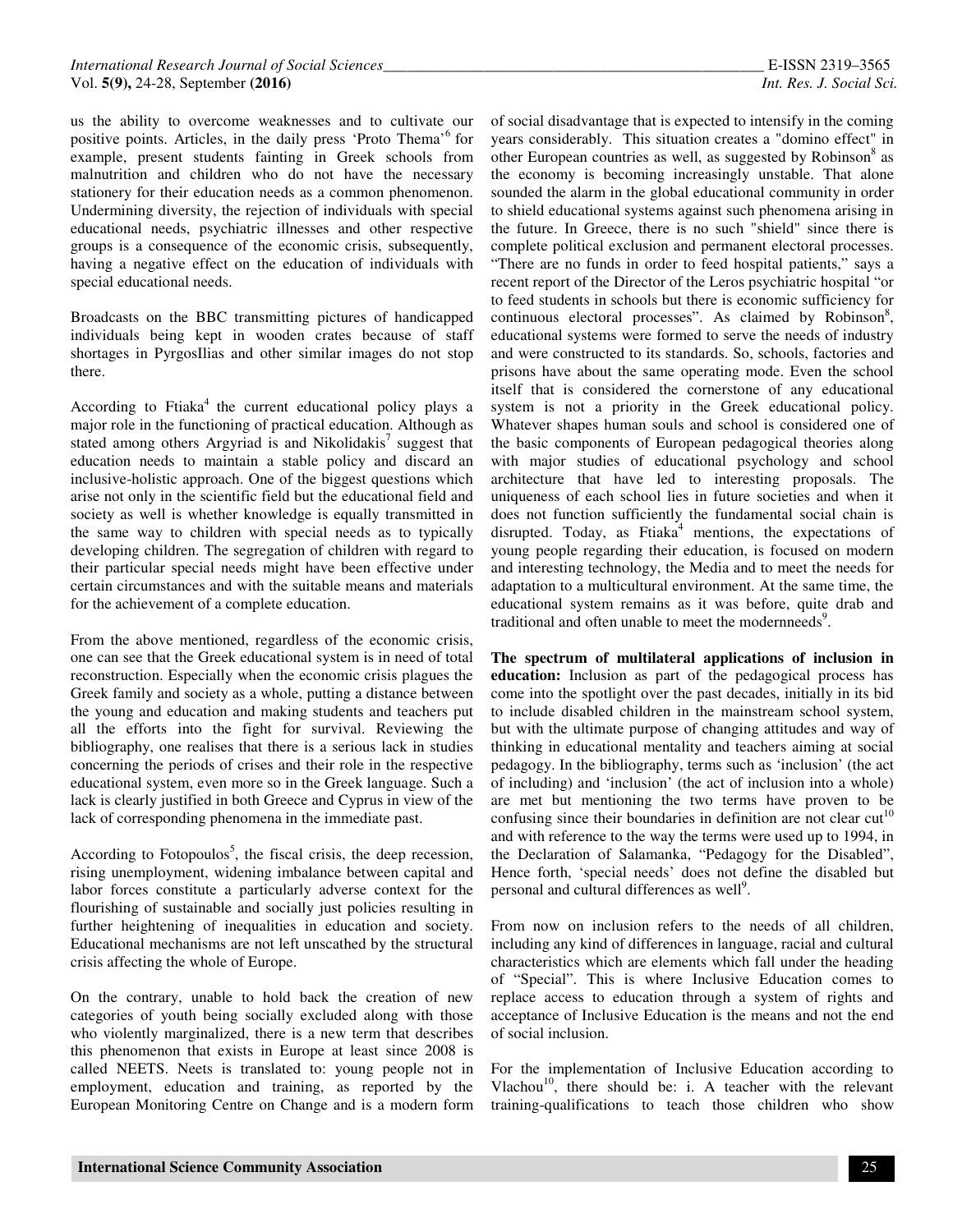problems in behavior and those who have learning difficulties. ii. Teacher aids should be available to provide services when needed, iii. The availability of suitable building structures, iv. Modern equipment.

The 'School for All' is built on principles of cooperative education of all authorities involved $\hat{Q}^{11}$ . Inclusion-Inclusion as seen in the relevant literature raises the issue of marginalisation, exclusion and isolation, in the base of the whole social system. Therefore, four basic elements of inclusion-inclusion arise, those being, cultural, regulatory, communicative and functional<sup>9</sup>. Through this, an effort to review the issue of inclusion-inclusion should be made with reference to its social and cultural dimensions and the inclusion-inclusion of immigrants. The attitude and bias of societies against anything foreign and different is something which has existed since antiquity. In contemporary societies these attitudes are formed at a young age and are maintained through adulthood. Evidently, when a person emigrates to a foreign country his cultural characteristics, values and ideals which may not correspond to the "new" country's characteristics and mentality, 'emigrate' with him. Language is a vital tool in an immigrant's inclusion-inclusion, for one's smooth transition into society, something which consequently helps in the development of civilisation. This gives one the ability to participate in the whole spectrum of society as a whole, as an independent individual and a part of this whole. Thus, taking part in education, health and social provision in general<sup>12</sup>. Societies nowadays have an intercultural character and this means that conditions must exist for the smooth inclusion of these features into societies through cultural institutions and social cohesion. As mentioned byTsinarelis<sup>13</sup>, there should be acceptance, within an already existing condition of a person with different social, biological and economic characteristics and providing all kinds of assistance for the acquisition of roles with in societies. Regarding parents of foreigners and repatriates have many difficulties in communicating with teachers because of the language barrier and for this reason avoid being in communication with them but this leads to them having difficulty in providing learning support and aid for their children in certain subjects. Prevention programs are a necessity in the school for the promotion of mental health and mental resilience of the members of the school community $14$ . These programs are implemented at a) primary prevention, b) secondary levels of prevention or early intervention, c) at a third level prevention and d) systemic (holistic) intervention<sup>15</sup>.

According to consolidate reports 2009 concerning Social Policy and Social Inclusion there are still many drawbacks concerning, employment, the education of the unemployed and the early school leaving of immigrants. Weight on the action needed to be taken for a proper inclusion policy and measures to be taken against discrimination, aiming at long-term market inclusion of marginalized work. Many seem to be the obstacles that prevent the creation of a proper Inclusion Policy, one of these being the role played by medicalization. According to Argyriadis and

Argyriadi<sup>16</sup>, medicalisation has contributed to strengthening of exclusion. This is because anything that is not considered normal, is considered pathologic and excluded, which led to further medicalisation according to culture characterisation as seen with foreigners and homosexuals, this is achieved in the labelling of characteristics of anything different.

Finally, it would be useful if we take a look at the issue concerning Europe. The  $48<sup>th</sup>$  session of the International Conference on Education (ICE) in 2008 states: "inclusive education is an ongoing process aimed at offering quality education for all, while demonstrating respect for diversity and the different needs and abilities, the characteristics and learning expectations of the students and communities, eliminating all forms of discrimination"<sup>17</sup>.

In an article Leeman<sup>18</sup>, on the situation in the Netherlands, says that two educational models coexist. One that sets targets with technical characteristics and predictable results and the other considers education as a process of direct contact and communication between students and teachers. From this second model, issues regarding culture, diversity and respect emerge playing a major role in education. It is also mentioned that the role of the teacher is very definitive in this effort. More specifically, the teacher should be in the position to perceive the differences in culture and have ethical values such as justice and fairness so as to be able to 'possess' the ethical dimensions of education. Education as a means of inclusion is recognised by many countries, but very few have embraced a policy of fundamental practices to address social exclusion. Measures have been introduced for the creation of high quality standards, tackling early leaving of school and improve structures for access to education for specific groups of individuals, according to the2009consolidated report on social protection and social inclusion.

## **Inclusion into Special Education**

For there to be a theory with reference to inclusion into special education, there has to be a conceptual approach of the term as to define the term 'disabled' and 'special education<sup>19</sup>. The World Health Organisation introduces a system of classification according to rheumatologist P. Wood, in this classification the term disadvantage is used to define any loss of substance, alteration of a structure or psychological, physiological or anatomical function 'disability' corresponds to each partial or total incapacitation (result of the defect) in the ability to perform an activity in a certain way or within limits considered normal for a human being "and the defect as the result of inability to limit the physiological role of the individual<sup>10</sup>. A pedagogical approach considers Special Education an integral part of education. A typical definition of Special Education in Greece is that of Imvrioti<sup>9</sup> as the science that takes care of the education, the teaching and welfare of all children whose physical and mental development are incessantly hindered by factors both individual and social: i. Weakness regarding the senses (blind or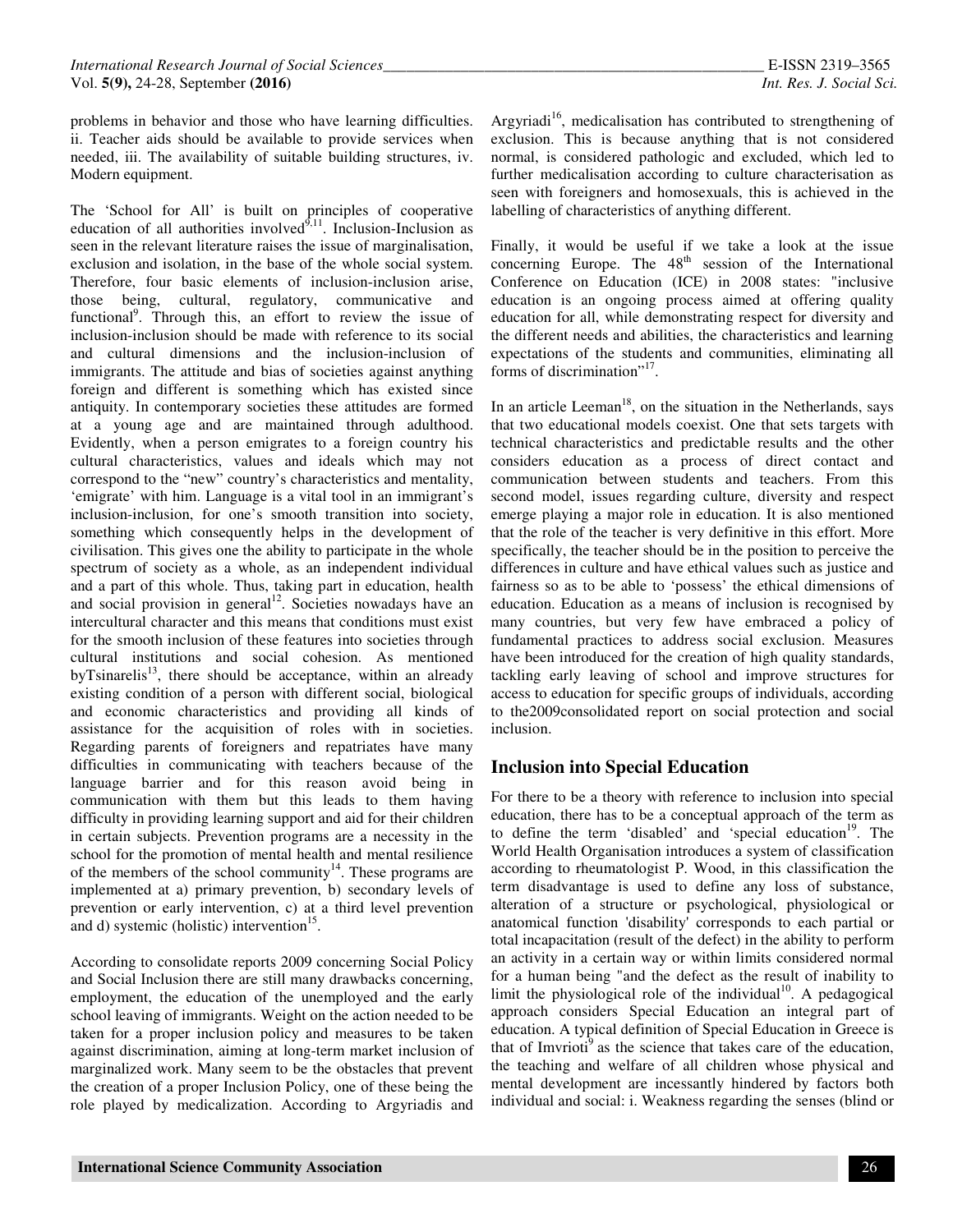visually impaired children, deaf or hard of hearing children and the deaf and dumb), ii. Stunted development of the central nervous system (severely or mildly retarded children), iii. Neuropathic and Psychopathic illnesses, physical illnesses, disabilities and defects related to the environment.

Legislation in Greece and Cyprus, places emphasis on the efforts to ensure the all-round development of a child with special needs, in all of the spectrum of its developmental stages and all levels of education with the aim of making the individual an independent and productive member of society, depending on his/her abilities. Many definitions have been given to the term 'disabled' and 'special education' which unfortunately cannot be mentioned in this paper. The conclusion reached though, is that there is no clear definition given that could be the basis for further formulation and implementation of school inclusion and society.

However, clearly special educational needs are directly related to social perceptions and the general possibility of such absorbance features and icap-from different societies. Inclusion turned out to be the link between general and special education, which for several decades were separated by a big gap. In 1978 there was a moment in time when things in the field of education began to evolve under a different light, following the findings of a commission of inquiry in England with President M. Warnock, for people with special educational needs. These findings suggested that all individuals must have equal opportunities in personal development and completion. For the first time taboos were broken and prejudices were discarded in the education of 'special' and 'normal' children. Curricula should be common for all students regardless of differences (Warnock Report)<sup>9</sup>. As Zoniou-Siderisuggests<sup>9</sup> that "special schools remain "closed" "they are unable to find outlets and break the barriers of prejudice". Special schools do not show diverse composition corresponding to the reality of the society; they choose the student population based on their specific characteristics resulting in the exclusion of students and their families therefore resulting in the "exclusion" of special schools themselves.

As shown in the relevant literature, the efforts to implement inclusion, through institutionalized tools, did not yield fruit and that is because inclusion involves the whole of society. If there is no theoretical frame work in order to change educational ideology, inclusion cannot take form. School is just a part of inclusion along with the family play a major role, in the successful process. Society on the other hand comes to complete this process, by having direct contact with the schools and the relevant institutions making it a collective effort. In practice the process of inclusion, is profitable for everyone involved, it creates a security shield, in which stereotypical perceptions are done away with and individuals disabled or not, develop skills and become sociable. Parent son the other hand, feel that social balance and justice exist and that inclusion requires them to be part of the process $^{20}$ .

Today we could say that the situation is not in the early stages, steps have been made, but we still need a long way to go for work to begin to be effectively put in practice. "The trend at the moment in various Member States of the European Union is to fit children with special educational needs in main stream schools, providing teachers with various forms of support in terms of personnel, materials and equipment $21$ .

## **Conclusion**

Thoughts and emotions are mixed, if one attempts to examine the issue of inclusion. This is because while Inclusion is imagined as something ideal, in practice many difficulties and obstacles arise. In mainstream schools, it is an effort which has caused many debates, disputes and tension, as in recent years concerns have grown in special and general education<sup>22</sup>. Consideration should be given to the theoretical frame work of inclusion, so that students are educated according to their abilities. In societies there is usually a connection made between students with special educational needs to have severe forms of inadequacy to be educated. The improvement of social reaction according to social standards as mentioned by Vlachou, Didaskalou & Papananou<sup>2</sup>, have helped identify the various pathologies of the body and people with special educational needs.

This movement has helped in decision making so that people with special educational needs can enjoy social acceptance along with its goods. In Greek reality, the subject of inclusion was implemented through the "transfusion of European texts" and for that reason very slow steps were made. Each country should meet the requirements so that there are resources available for these groups of the population.

The issue raised many questions concerning inclusion and inclusion, and highlights the need for a redefinition of the theoretical principles and content of inclusion<sup>9</sup>. Unfortunately, Social Policy has not managed to produce a different approach to the issue, it has failed to find the dividing lines, so that means that education remains in its conventional form without any alternative methods.

In closure, one needs to think about our behavior and personal stance, through which one can achieve to have respect for different cultures and individual differences of each individual. We need to strengthen and reinforce our support towards those with differences to those of ours, as it seems to play an important role in the formation and results of social inclusion policy.

The feelings of solidarity and a collective effort are those which will create a balance between individual differences and the way to stop strengthening these weaknesses. We need to turn our attention to the content and essence of inclusion so that it becomes the medium through which we will succeed in having a free society.